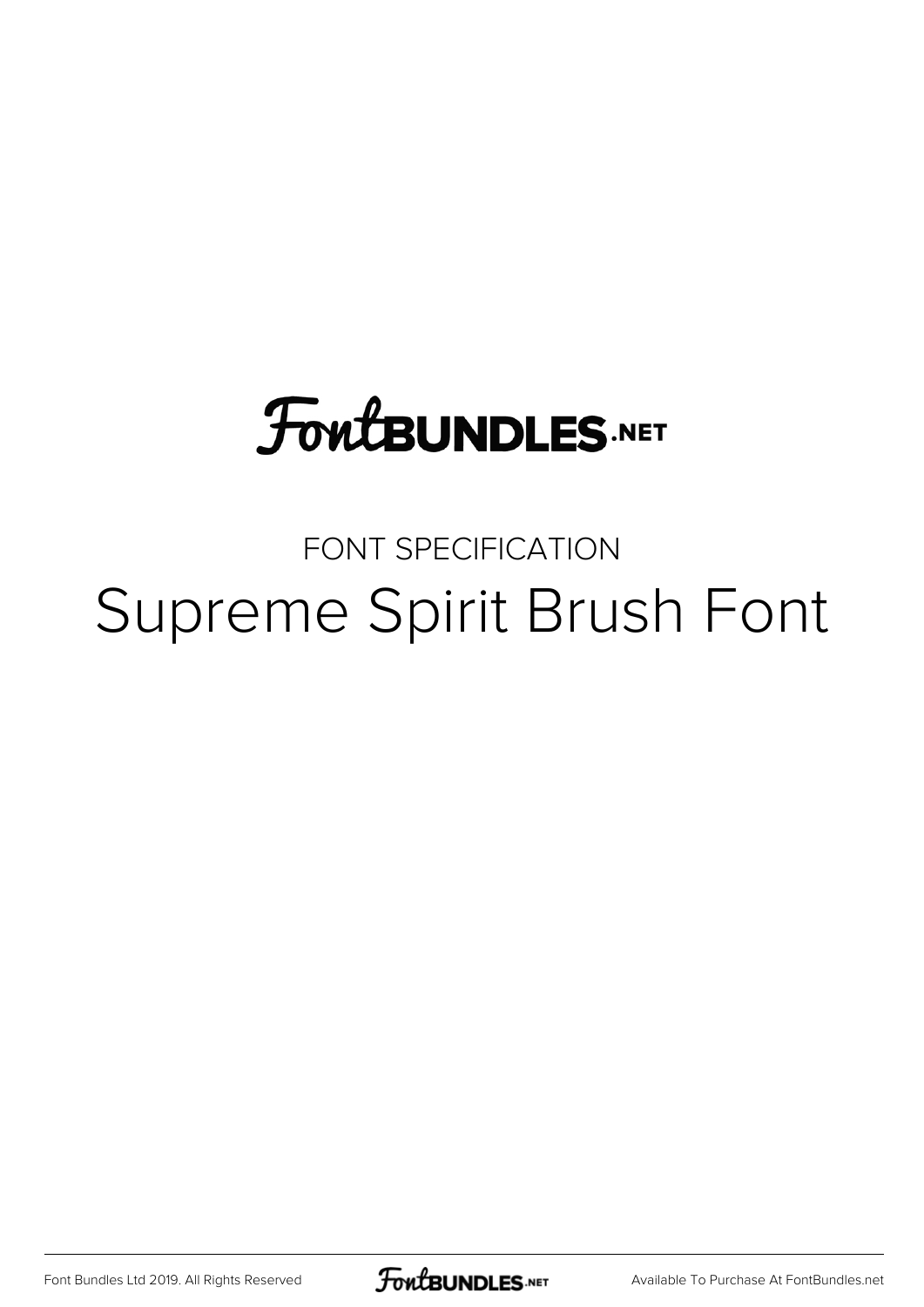### Supreme Spirit Serif 2 - Regular

**Uppercase Characters** 

## BCDFFGHLJKINO ORSTUVWXYZ

#### Lowercase Characters

## $B\subset D F F G H U, J K I W N$ ORSTUVWXYZ

### **Numbers**

## $0123456789$

### Punctuation and Symbols

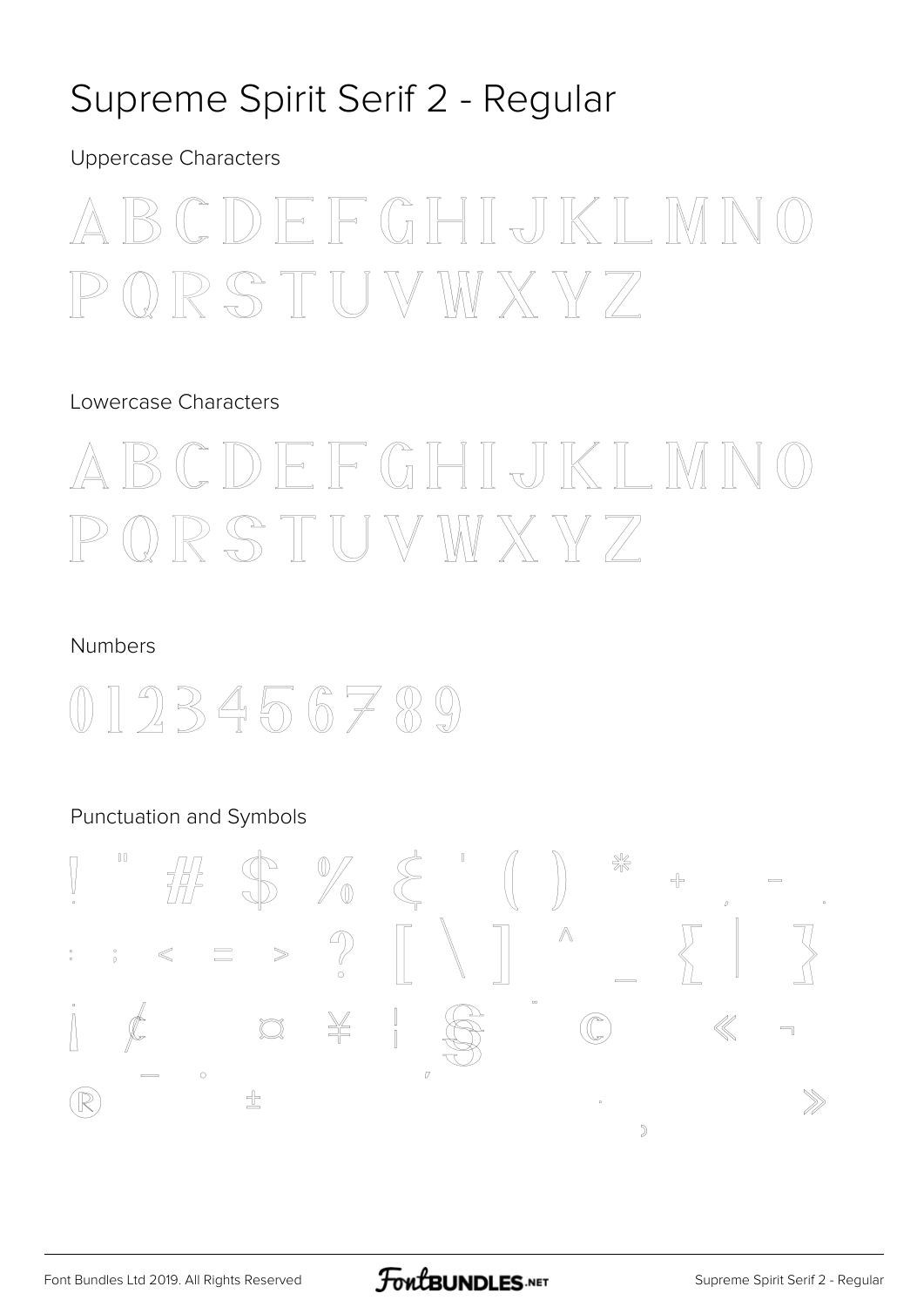#### All Other Glyphs



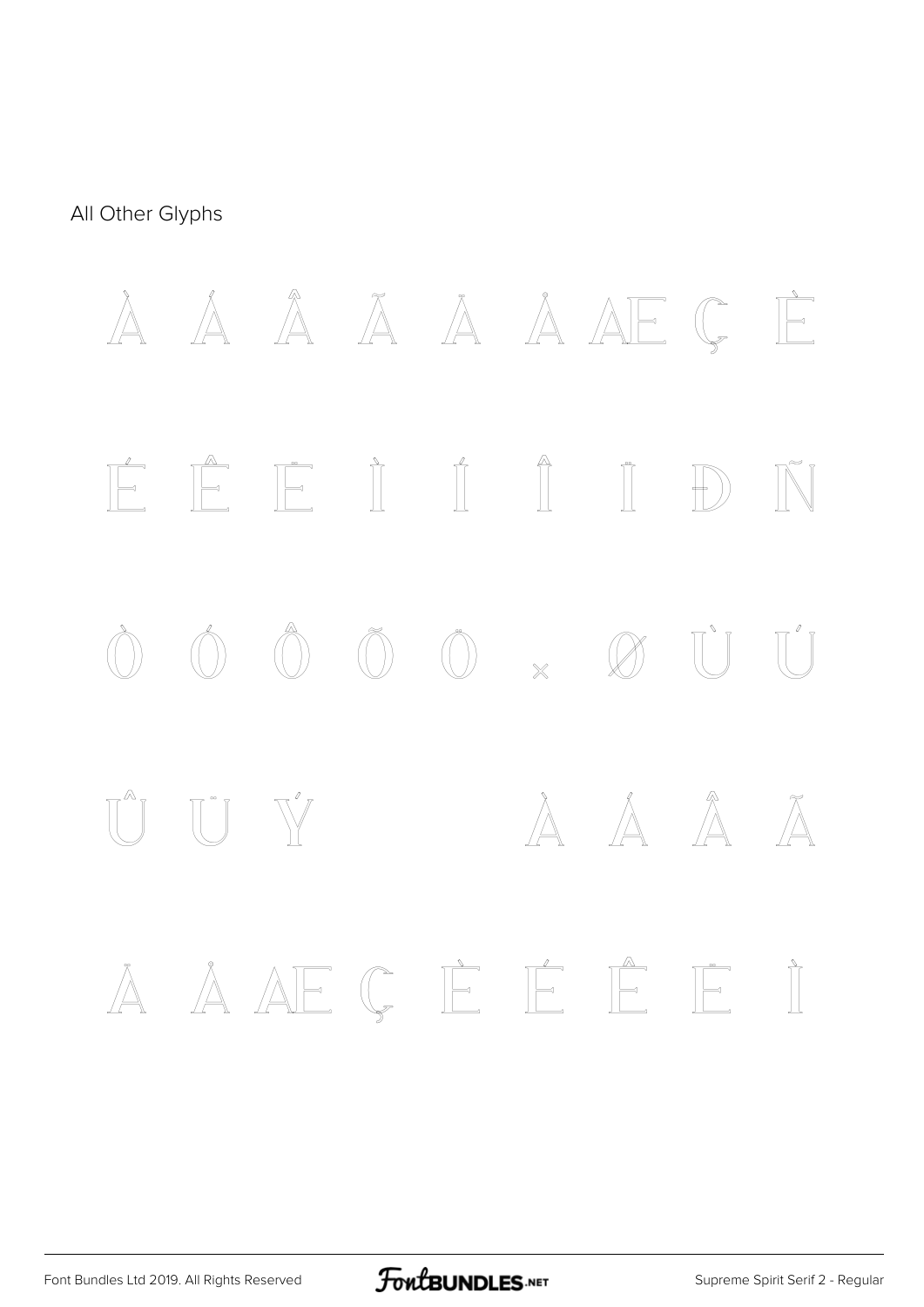# í î ï ð ñ ò ó ô õ  $\begin{matrix} \begin{matrix} \begin{matrix} 0 \\ 0 \end{matrix} \end{matrix} & \begin{matrix} \begin{matrix} \begin{matrix} 0 \\ 0 \end{matrix} \end{matrix} & \begin{matrix} 0 \\ 0 \end{matrix} \end{matrix} & \begin{matrix} \begin{matrix} \begin{matrix} 0 \\ 0 \end{matrix} \end{matrix} & \begin{matrix} \begin{matrix} 0 \\ 0 \end{matrix} \end{matrix} & \begin{matrix} \begin{matrix} \begin{matrix} 0 \\ 0 \end{matrix} \end{matrix} & \begin{matrix} \begin{matrix} \begin{matrix} 0 \\ 0 \end{matrix} \end{matrix} & \begin{matrix} \begin{matrix} \begin{matrix} 0 \\$  $\mathbb{I}$ ˆ ˇ ˉ ˘ ˙ ˚ ˛ ˜ ˝ ; – — ' ' ' " " " † ‡ • … ‹ › ⁄ ₣ ∆ ∏ ∑ − ∕ ∙ ∞ ≈ ≤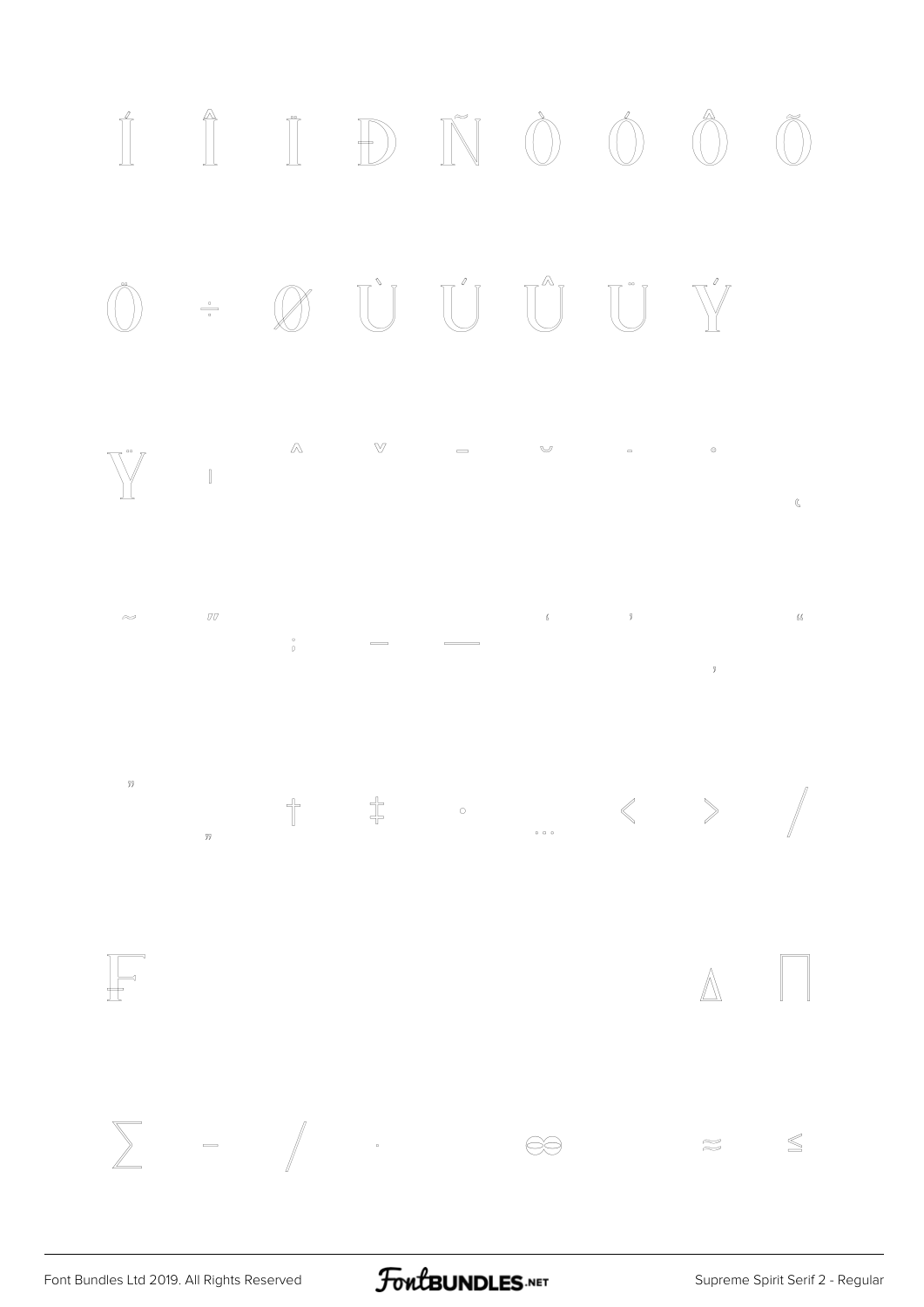$\geqslant$ 

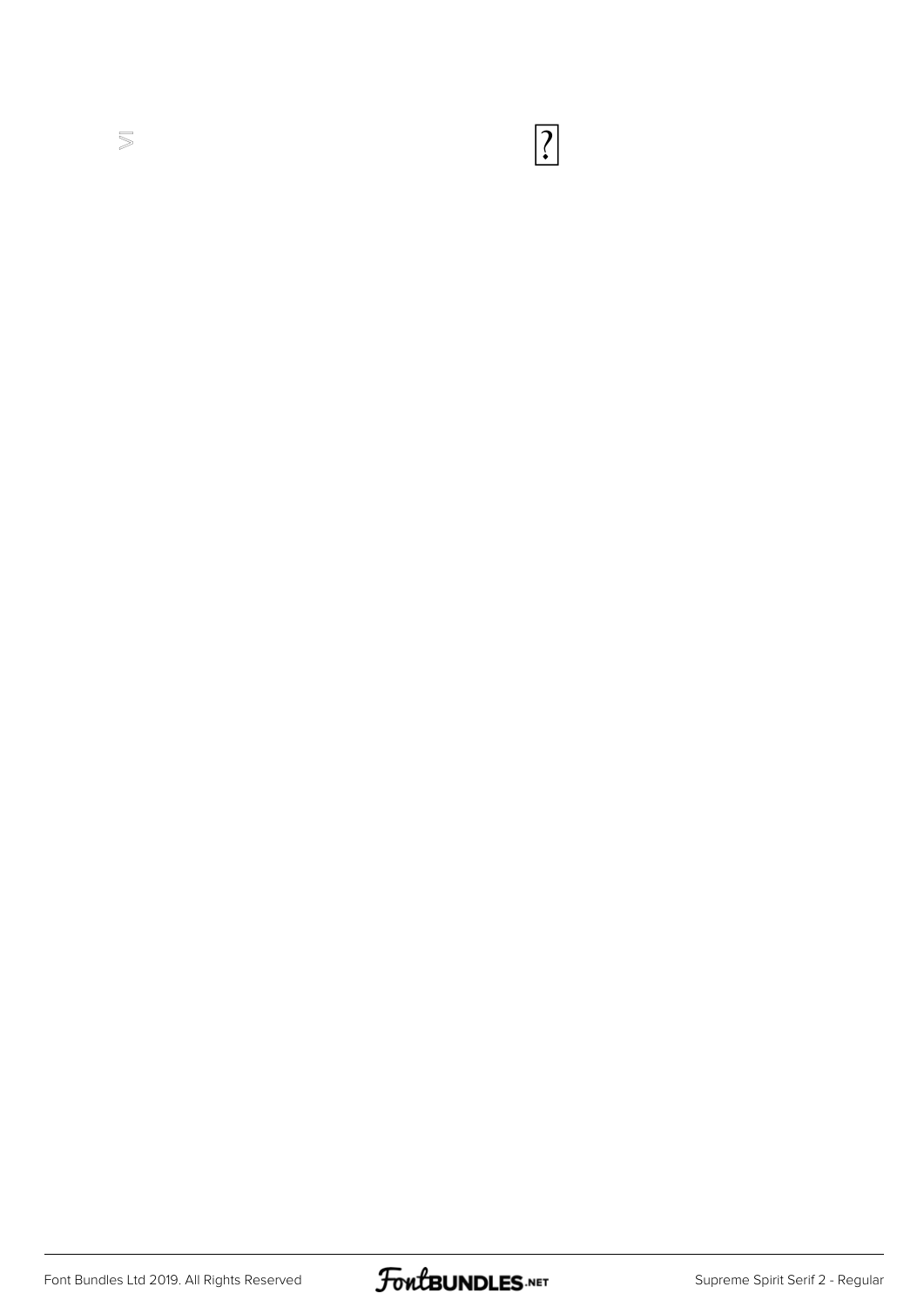### Supreme Spirit Sans Serif 3 - Regular

**Uppercase Characters** 

## ABCDFFGHIJKI MNO PORSTUVWXYZ

Lowercase Characters

## ABCDEFGHIJKI MNO PORSTUVWXYZ

**Numbers** 

## $0123456789$

Punctuation and Symbols

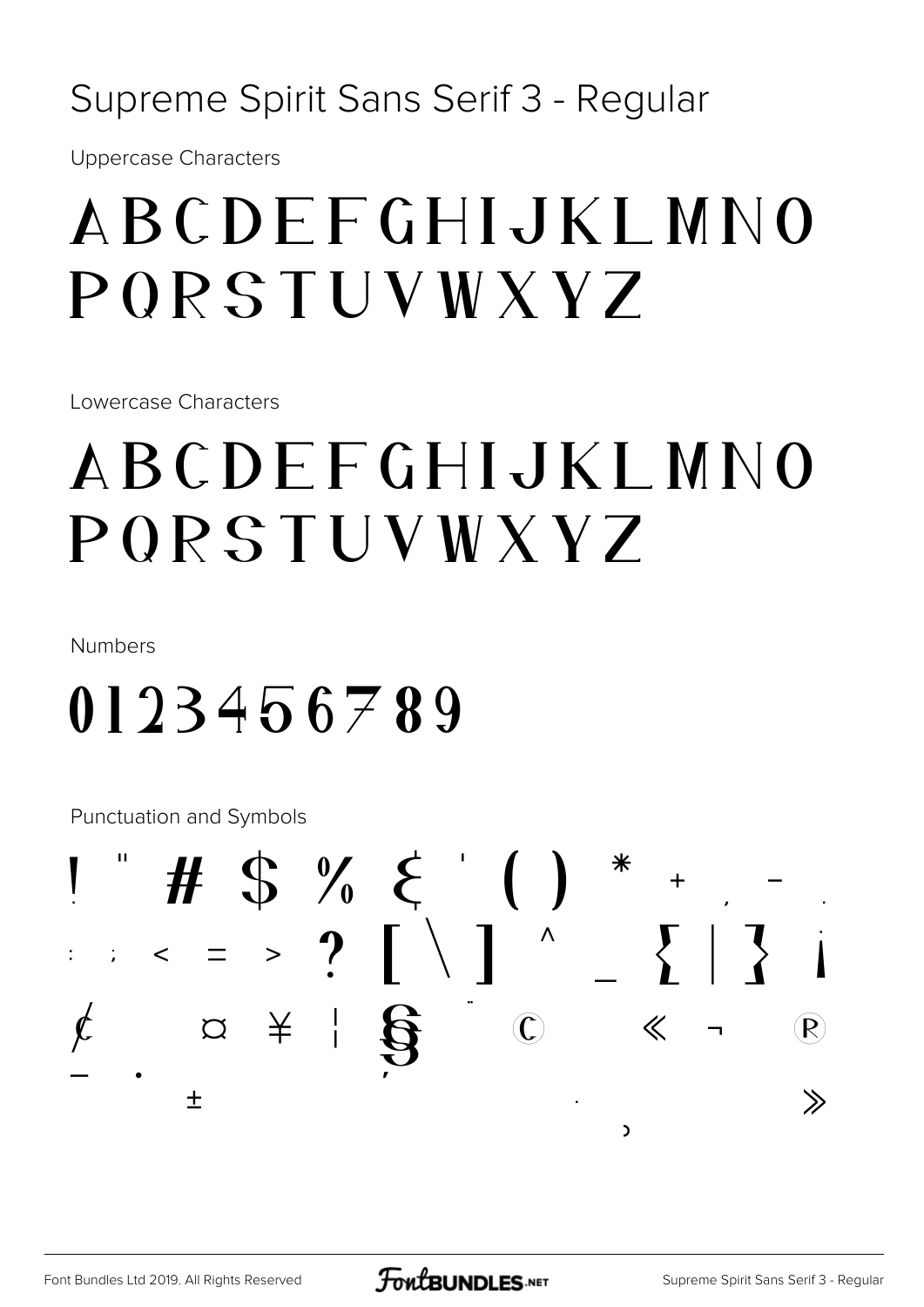All Other Glyphs

# À Á Â Ã Ä Å Æ Ç È É Ê Ë Ì Í Î Ï Ð Ñ Ò Ó Ô Õ Ö × Ø Ù Ú Û Ü Ý à á â ã A AEÇÈÉÉE Ì

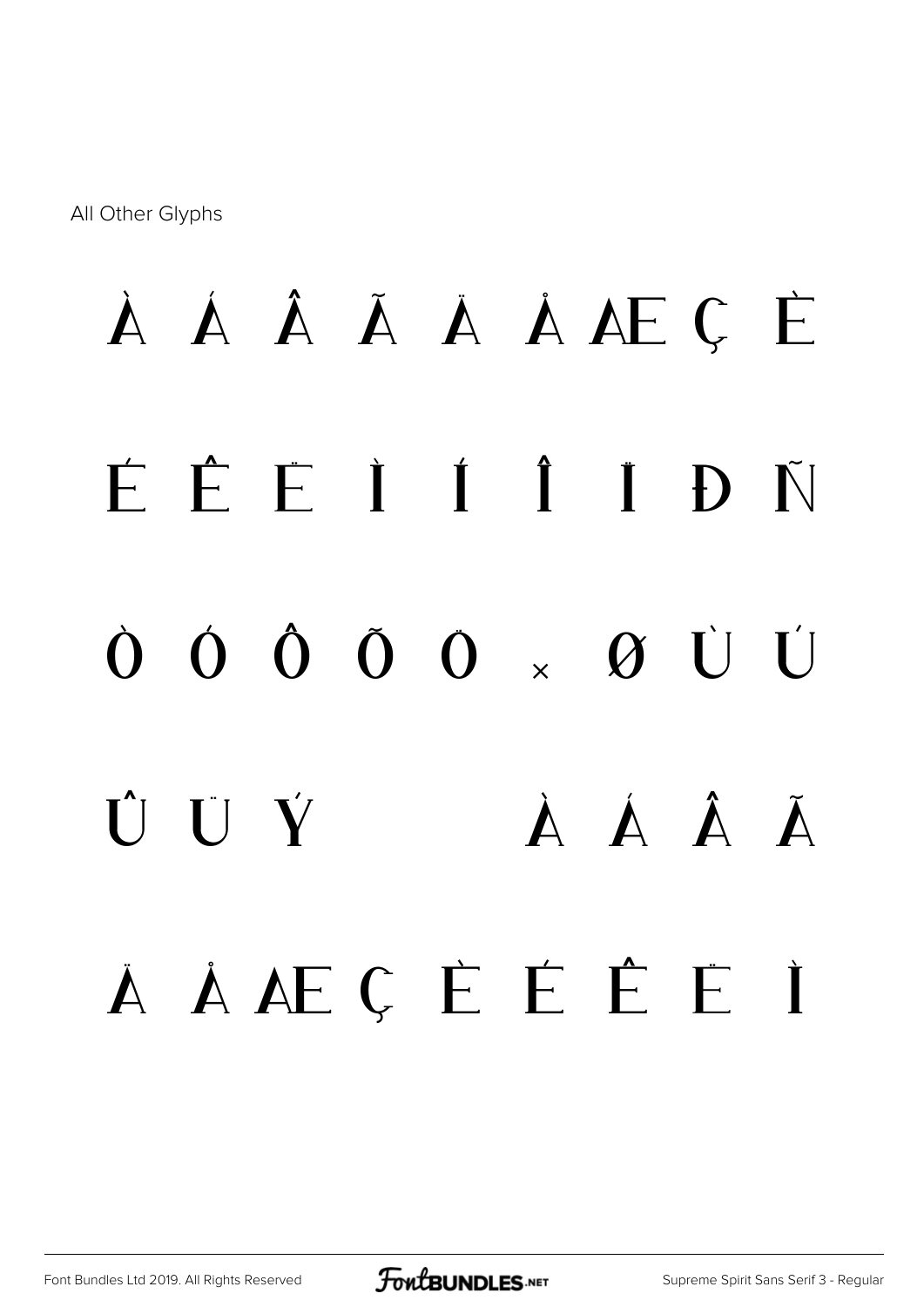# í î ï ð ñ ò ó ô õ  $0$  ÷  $\emptyset$  Ù Ú Ú Ŭ Ý  $\ddot{\mathbf{V}}$  i ˆ ˇ ˉ ˘ ˙ ˚ ˛ ˜ ˝ ; – — ' ' ' "  $\qquad \qquad \mathsf{m} \qquad \qquad \mathsf{r} \qquad \qquad \mathsf{t} \qquad \qquad \mathsf{t} \qquad \qquad \mathsf{t} \qquad \qquad \mathsf{t} \qquad \qquad \mathsf{t} \qquad \qquad \mathsf{t} \qquad \qquad \mathsf{t} \qquad \qquad \mathsf{t} \qquad \qquad \mathsf{t} \qquad \qquad \mathsf{t} \qquad \qquad \mathsf{t} \qquad \qquad \mathsf{t} \qquad \qquad \mathsf{t} \qquad \qquad \mathsf{t} \qquad \qquad \mathsf{t} \qquad \qquad \mathsf{t} \qquad \$ ₣ ∆ ∏ ∑ − ∕ ∙ ∞ ≈ ≤

[Font Bundles Ltd 2019. All Rights Reserved](https://fontbundles.net/) **FoutBUNDLES.NET** [Supreme Spirit Sans Serif 3 - Regular](https://fontbundles.net/)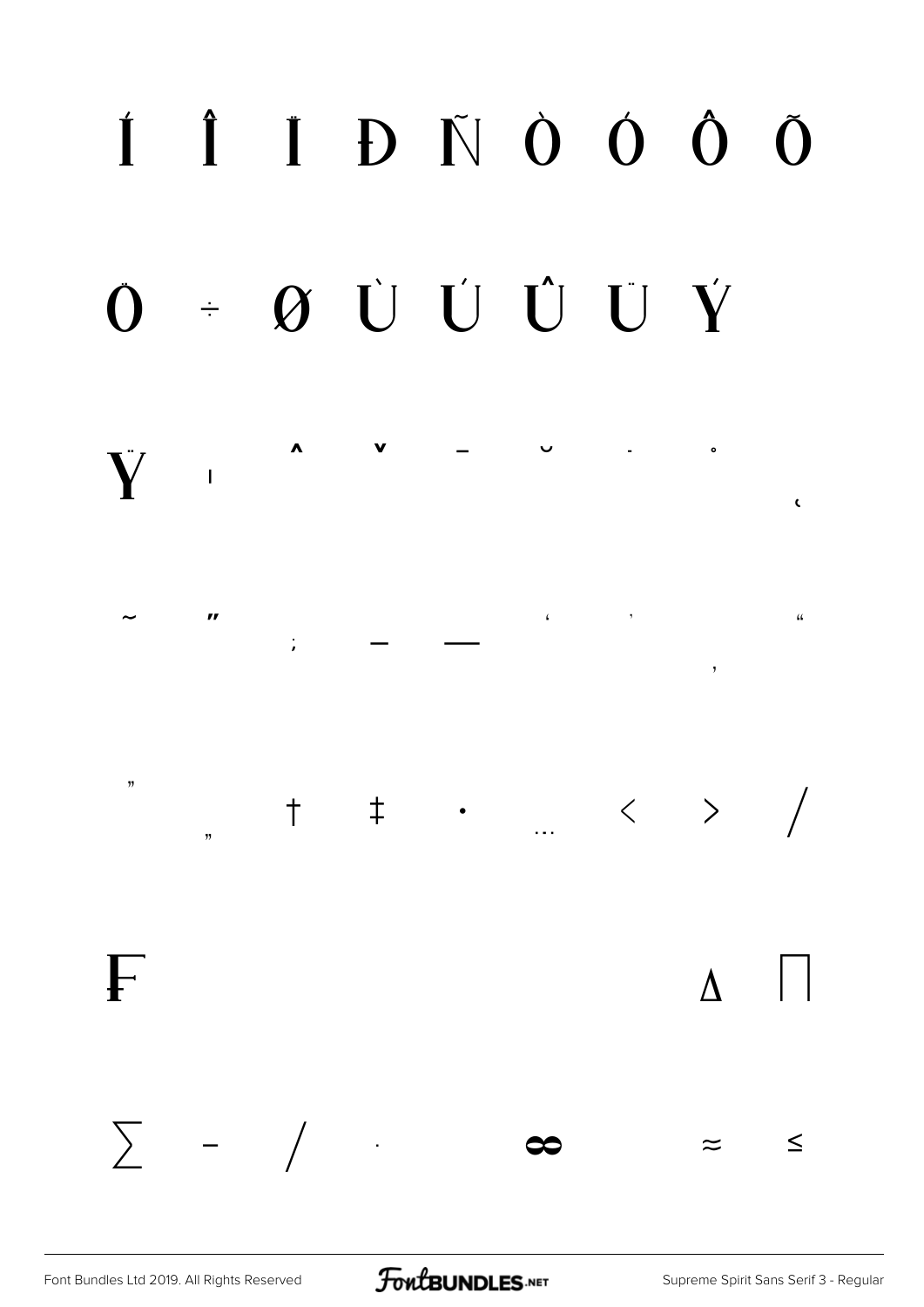$\overline{z}$ 

 $\boxed{?}$ 

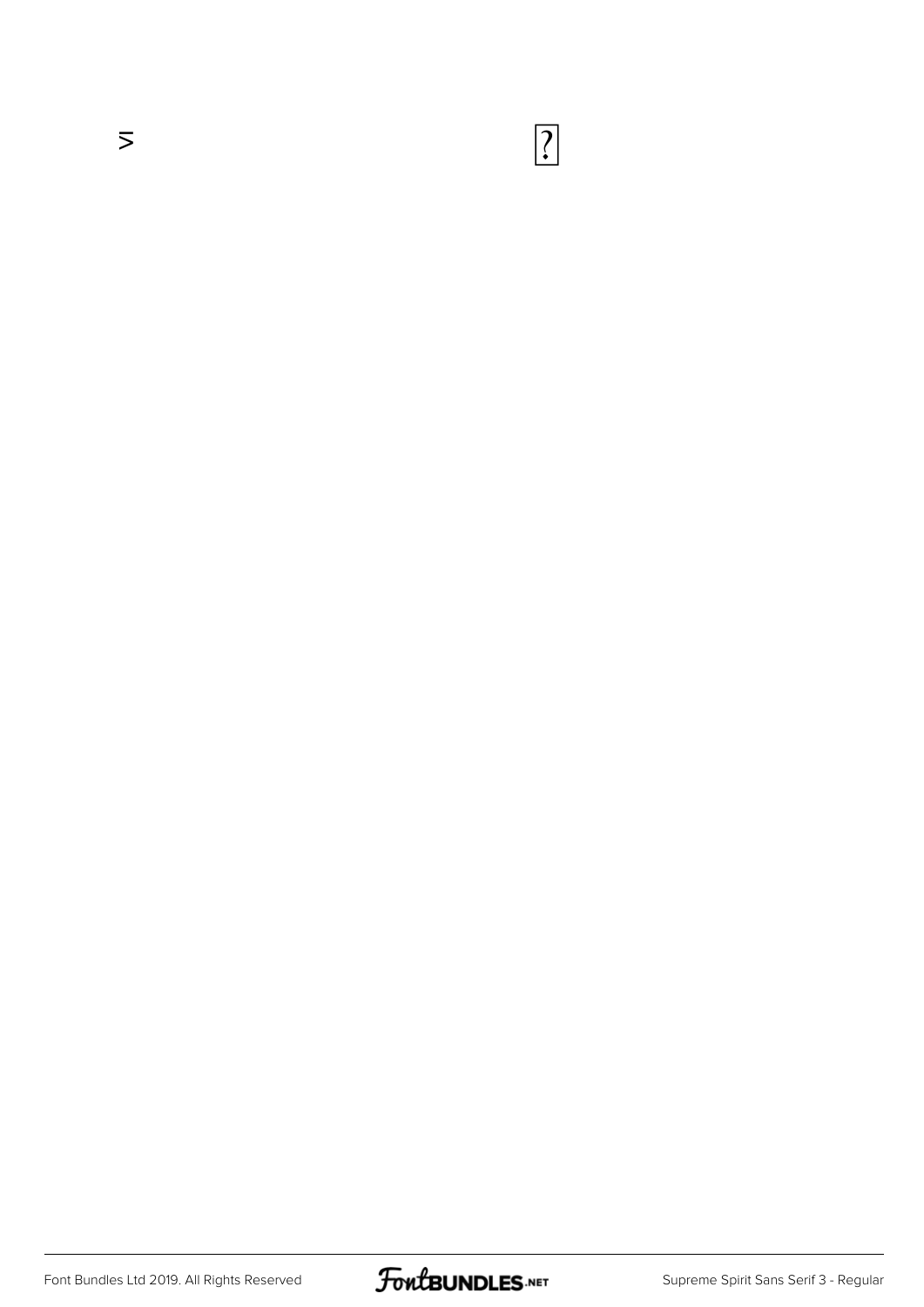### Supreme Spirit Swashes - Regular

Uppercase Characters



[Font Bundles Ltd 2019. All Rights Reserved](https://fontbundles.net/) **FoutBUNDLES.NET** [Supreme Spirit Swashes - Regular](https://fontbundles.net/)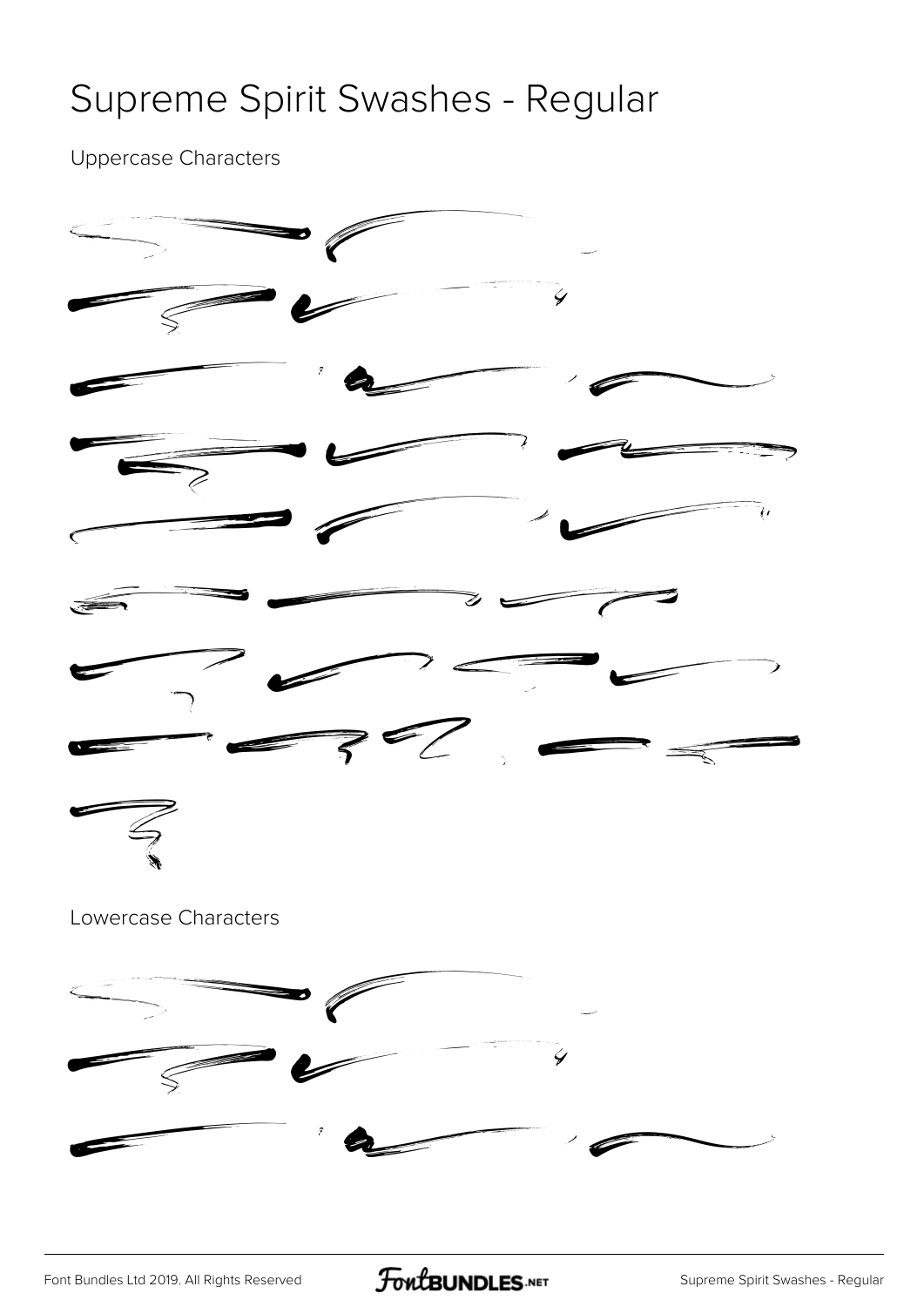



Numbers

### **NNNNNNNNN**

Punctuation and Symbols



All Other Glyphs





Font Bundles Ltd 2019. All Rights Reserved

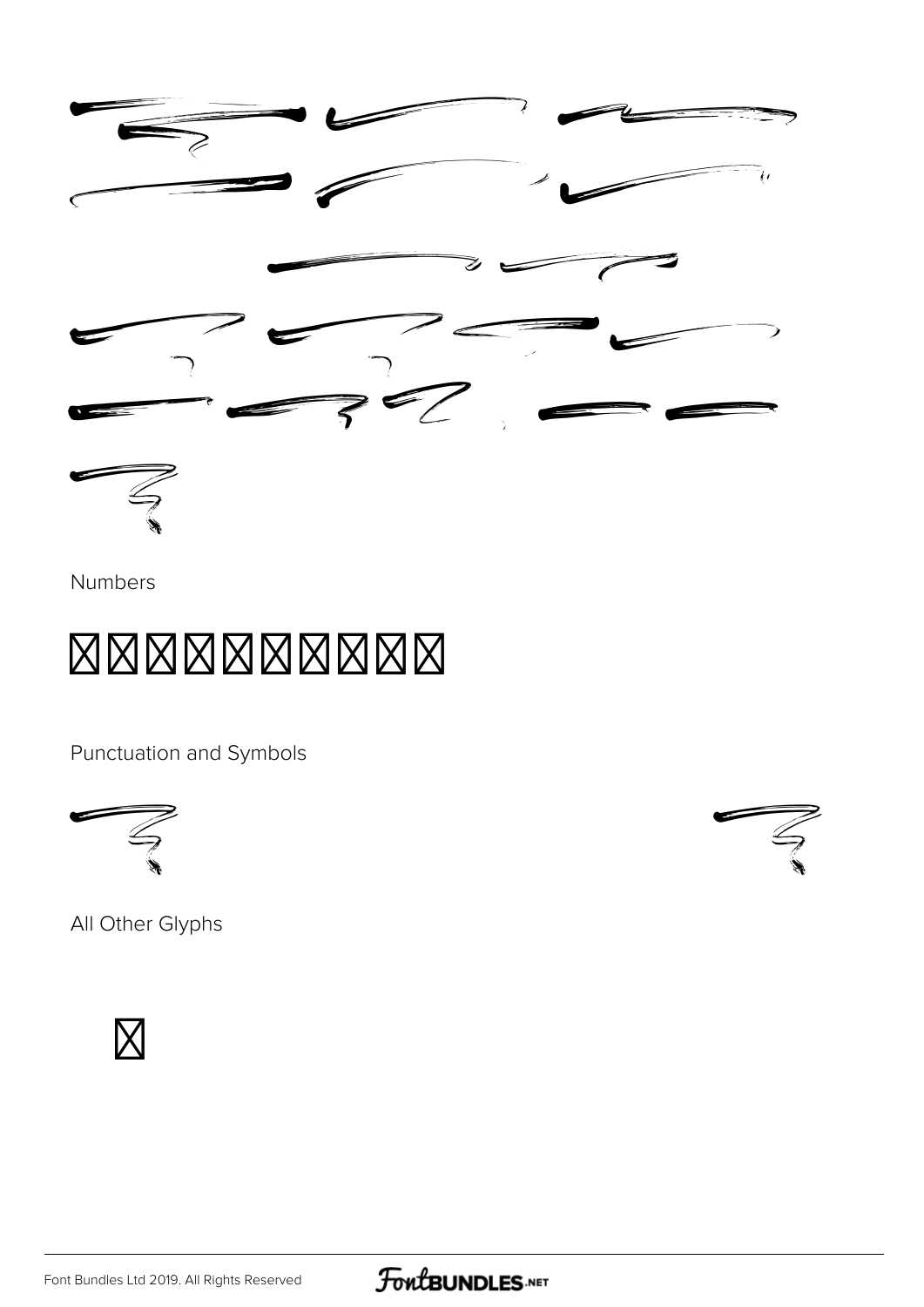### Supreme Spirit Brush - Regular

**Uppercase Characters** 

ABLOEFGHIJKLMNOPØR STUYWXYZ

Lowercase Characters

abedesgrupblanoparst av Wag

**Numbers** 

012345079

**Punctuation and Symbols**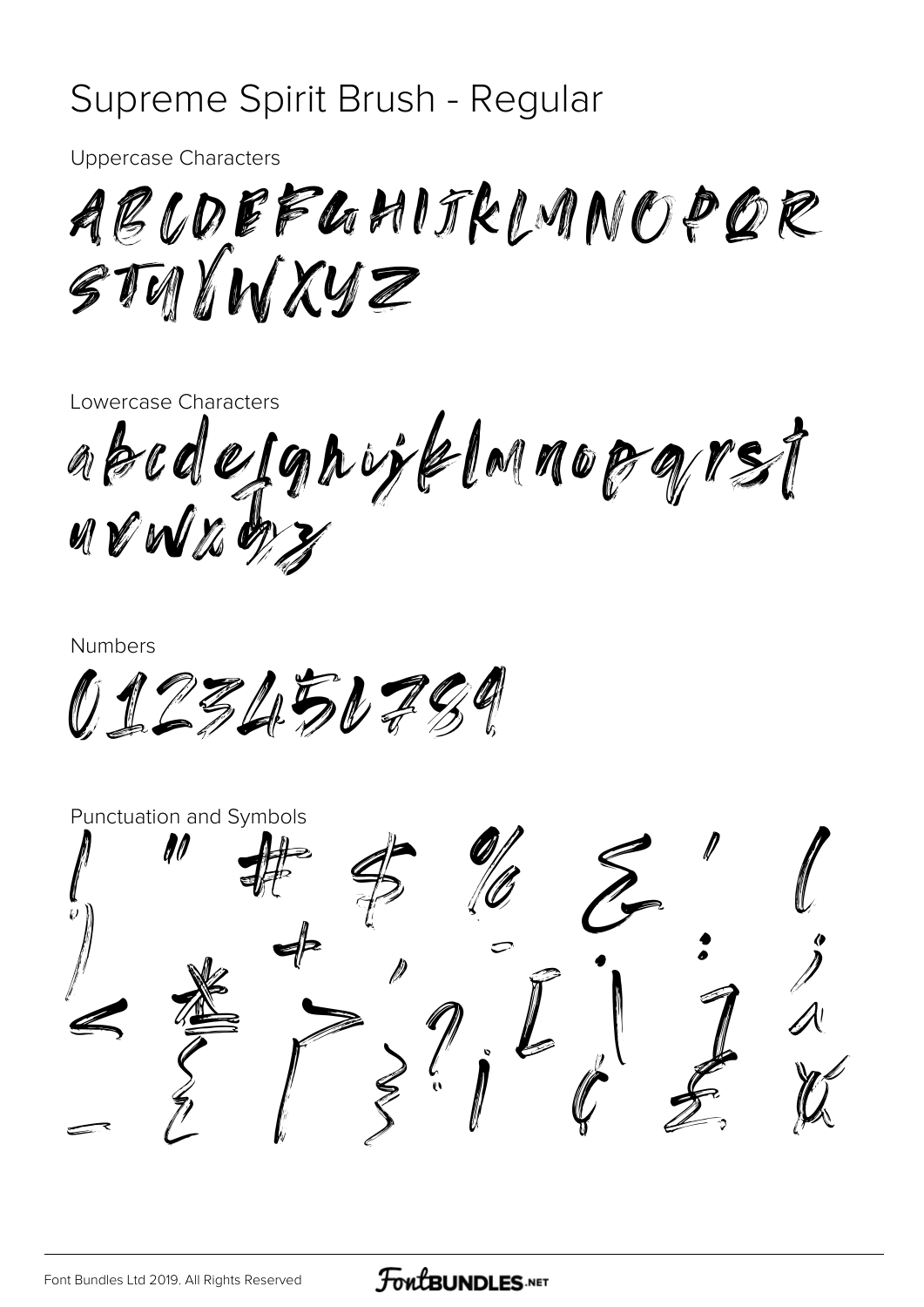

All Other Glyphs

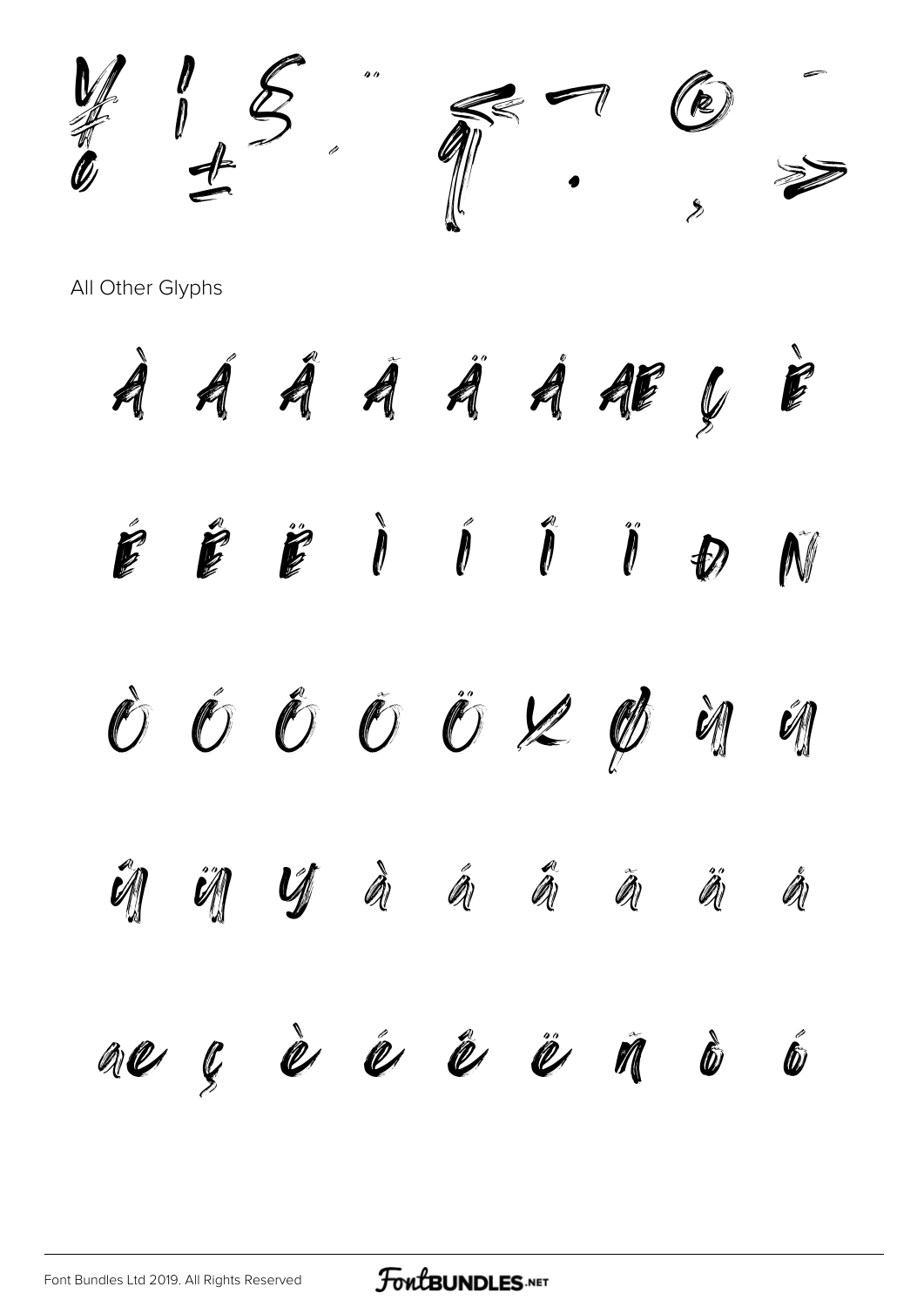

FontBUNDLES.NET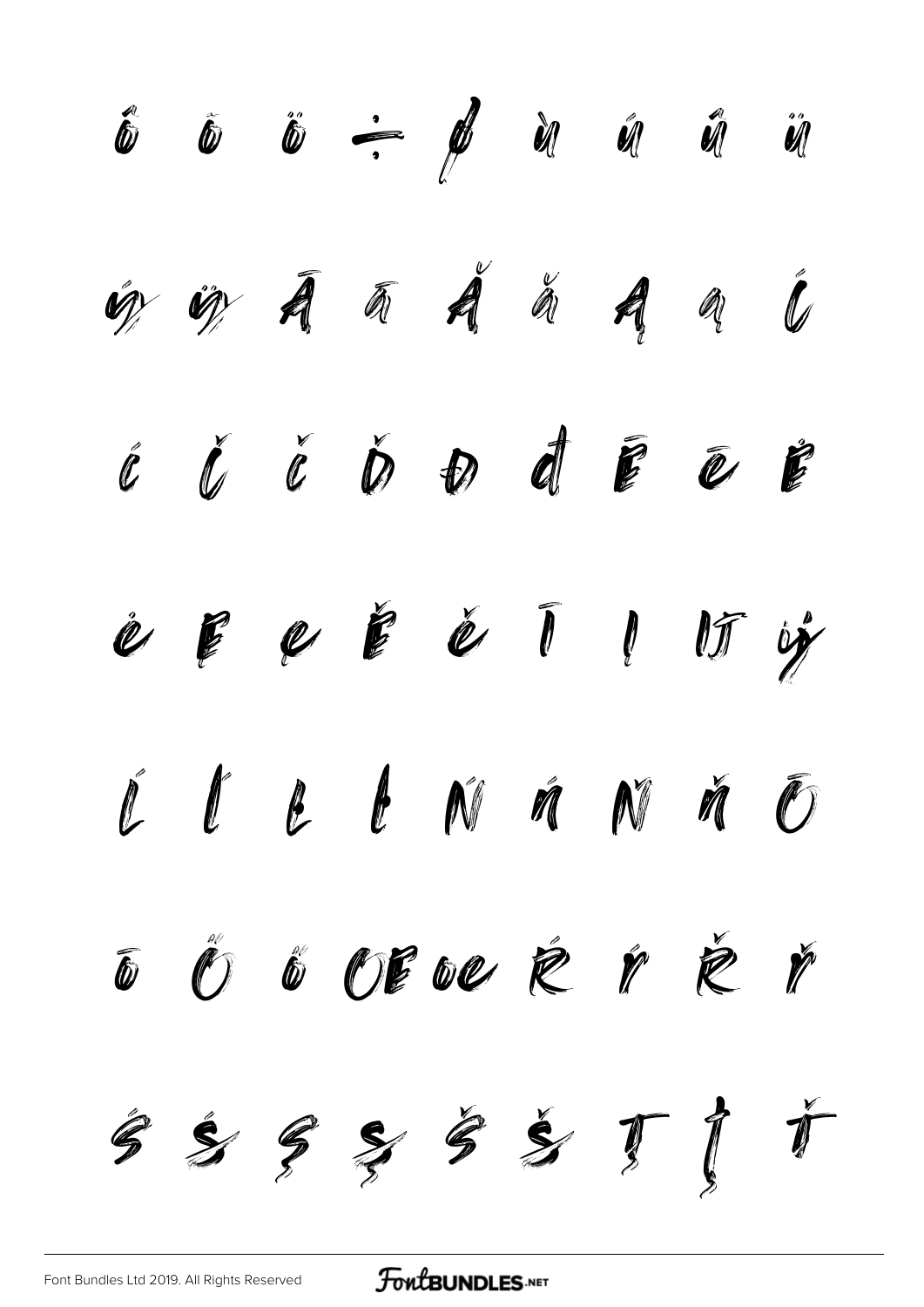

FontBUNDLES.NET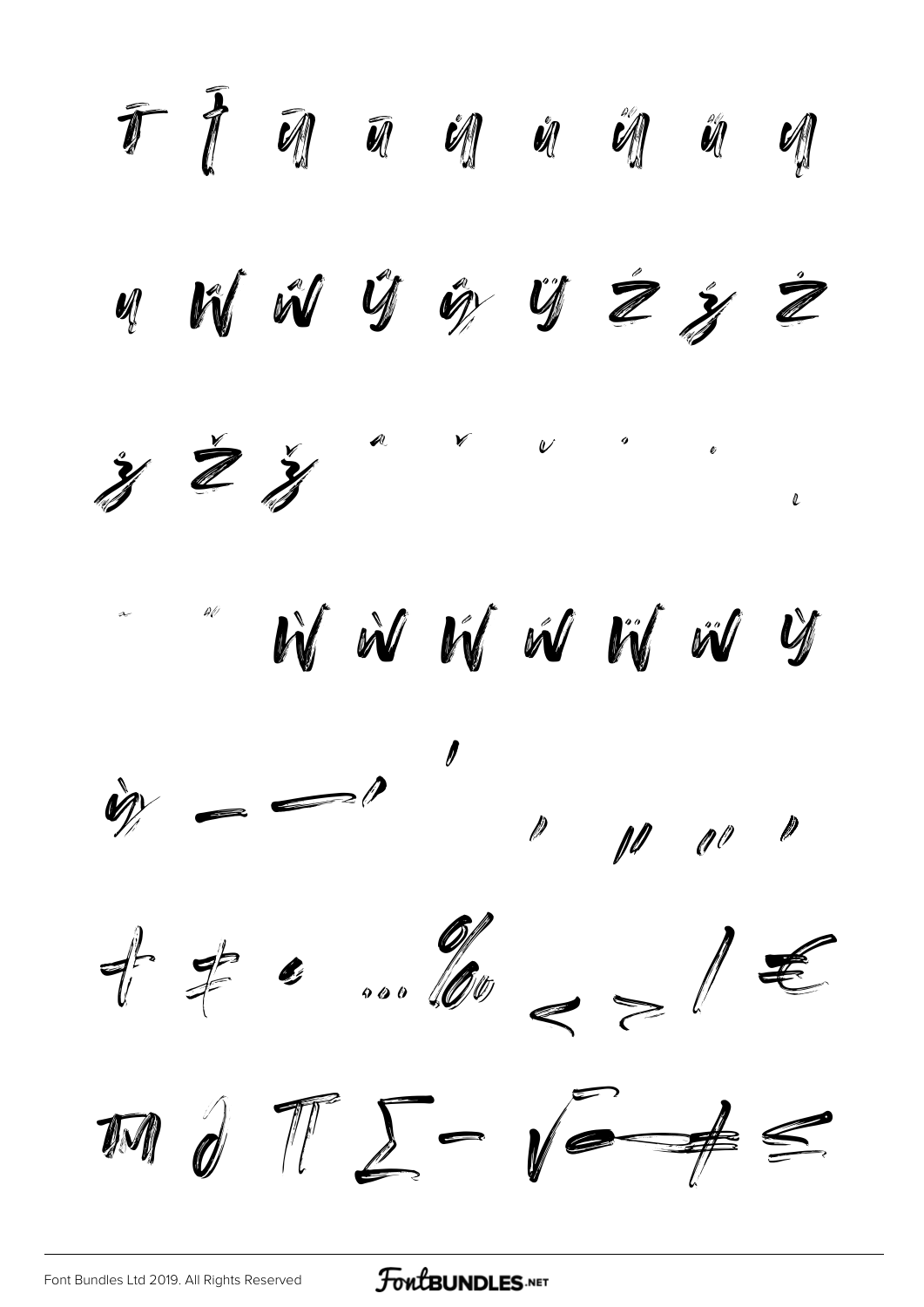